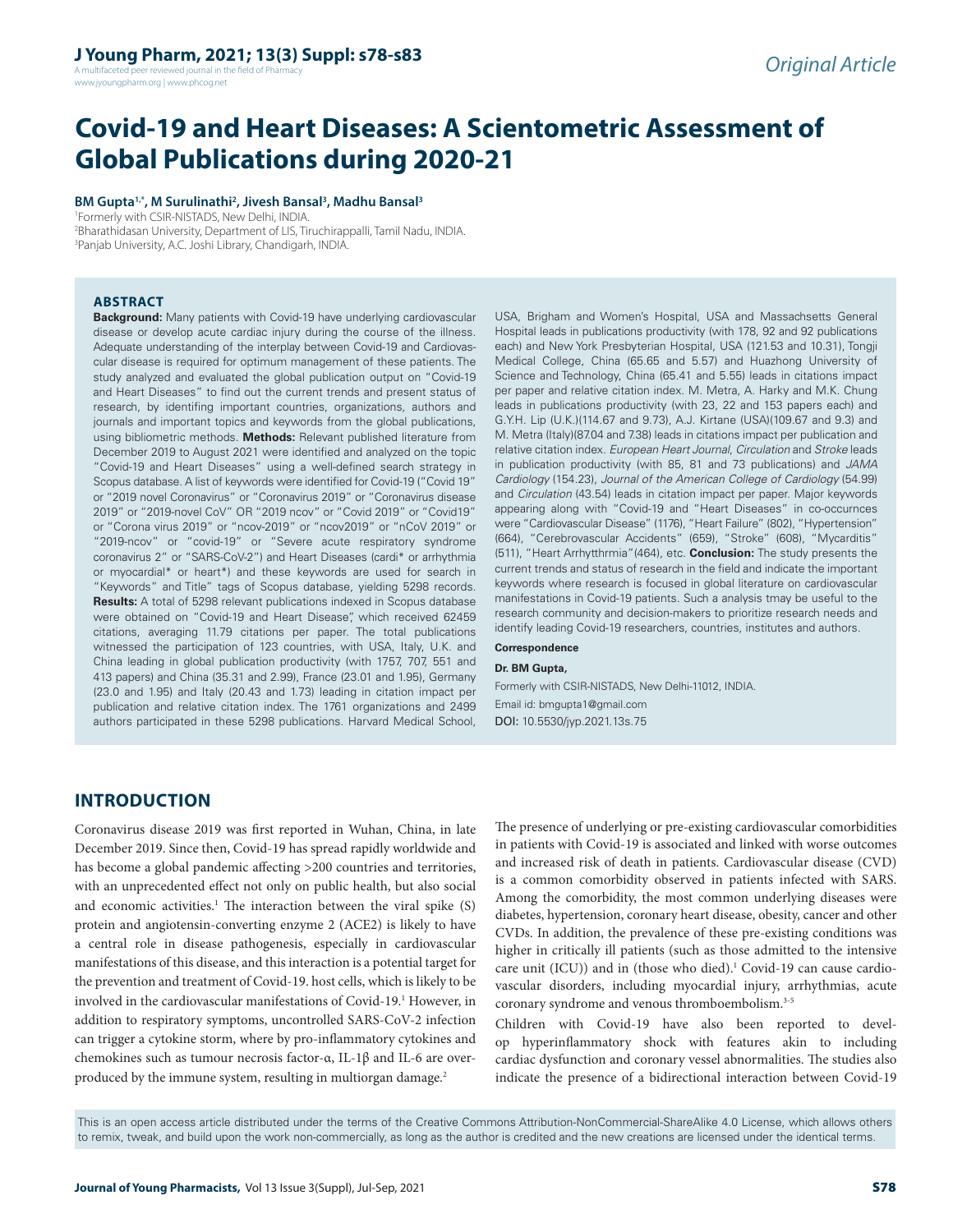and the cardiovascular system, but the mechanisms underlying this interaction remain elusive. The high burden of systemic inflammation associated with Covid-19 has been proposed to accelerate the development of subclinical disorders or cause de novo cardiovascular damage.<sup>2,6-9</sup>

Several medications used for the treatment of Covid-19 have uncertain safety and efficacy profiles. Potential drug–disease interactions affecting patients with Covid-19 and comorbid cardiovascular diseases are also becoming a serious concern.<sup>10-12</sup>

### Literature Review

Although a number of bibliometric studies are conducted both on coronovirus in general and Covid-19 in particular. Also a few bibliometric studies are undertaken on the Impact of "Covid-19 and Heart Diseases". Among such studies, Sinnenberg *et al*. 13 examined gender differences in authorship of manuscripts in select high‐impact cardiology journals during the early coronavirus disease 2019 pandemic, using data in 4 high-impact cardiology journals between March 1, 2019 to June 1, 2019 and March 1, 2020 to June 1, 2020. Sabatino *et al*. 14 presented a meta-analysis of observational studies (among 77317 hospitalized patients from 21 studies) evaluating cardiovascular (CV) complications in hospitalized Covid-19 patients and the impact of cardiovascular risk factors or comorbidities on mortality, using data from PubMed, Scopus, and ISI from 1 December 2019 through 11 June 2020. Cardiovascular complications are frequent among Covid-19 patients, and might contribute to adverse clinical events and mortality.

#### **Objectives**

The main objectives of this paper is to analyse literature on cardiovascular outcomes among patients hospitalized and cardiovascular risk factors associated with patients suffering from Covid-19. The study presents an evaluation of research based on global publications indexed in Scopus database, using quantitative and qualitative indicators. The major focus of present analysis is to study on characterstics of overall literature and identification of: (i) key countries, organizations and authors and their collaborative linkages, (ii) key sources publishing on this topic and (ii) key subject area and important keywords reflecting the trends of research in this area; and (iv) characterstics of high cited publications.

### Methodology

Using a well-conceived search strategy, the authors performed a bibliometric search on the theme "Covid-19 and Heart Diseases" and identified, retrieved and downloaded all relevant publications records from the Scopus database (https://www.scopus.com), using two set of keywords related to "Covid-19" and "Heart Diseases". These wo set of keywords are used in field tags, "Keyword" or"Title" (Article Title) and limiting the search up to 28.9.2021. The search yielded 5298 records, which were further analyzed using additional analytical provisions in the Scopus database.

( ( TITLE ( "Covid 19" or "2019 novel coronavirus" or "coronavirus 2019" or "coronavirus disease 2019" or "2019-novel CoV" or "2019 ncov" or covid 2019 or covid19 or "corona virus 2019" or ncov-2019 or ncov2019 or "nCoV 2019" or 2019-ncov or covid-19 or "Severe acute respiratory syndrome coronavirus 2" or "SARS-CoV-2" ) or KEY ( "Covid 19" or "2019 novel coronavirus" or "coronavirus 2019" or "coronavirus disease 2019" or "2019-novel CoV" or "2019 ncov" or covid 2019 or covid19 or "corona virus 2019" or ncov-2019 or ncov2019 or "nCoV 2019" or 2019 ncov or covid-19 or "Severe acute respiratory syndrome coronavirus 2" or "SARS-CoV-2" ) ) and ( TITLE ( cardi\* or arrhythmia or myocardial\* or heart\* or carebrovas\* or stroke or thromboe\* ) ) ) and ( LIMIT-TO  $(SRCTYPE, "j")$ 

# Analysis and Results Overall Output

The global output on "Covid-19 and Heart Diseases" consisted of 5298 publications (2019=2, 2020=2642 and 2021=2654), as indexed in Scopus database till 28.9.2021*.* These 5298 global publications received 62459 citations, averaging 11.79 citations per publication. Of the 5298 global publications on this theme, 806 (15.21%) received external funding support and they together registered 15816 citations, averaging 19.62 citations per publication. The leading global agencies providing funding support (along with their output) to research in this area are National Institute of Health, USA (101 papers), National Natural Science Foundations of China (104 papers), National Heart, Lung and Blood Institute (74 papers), Medtronic (66 papers), Abbott Laboratories (57 papers), AstraZeneca (56 papers), Bayer (52 papers), Pfizer (51 papers), National Institute of Heart Research (50 papers), etc. Of the 5298 total global publications, articles constituted the largest share (53.13%), followed by reviews (16.70%), letters (14.93%), editirials (7.10%), notes (5.175), erratum(1.30%), short surveys (1.17%) and others contribute less than 1.0%: conference papers (0.28%), book chapters (0.17%) and data paper (0.02%).

#### Top 10 Countries

123 countries unevenly participated in global research on "Covid-19 and Heart Diseases": 73 countries contributed 1-10 papers each, 23 countries 11-50 papers each, 11 countries 51-100 papers each, 13 countries 101-500 papers each and 3 countries 551 to 1757 papers each. The top 10 countries individually contributed 179 to 1757 papers each and together contributed 93.37% and more than 100% share in global publications and citations. Among top 10 countries, the largest contribution is made by USA (with 33.16% global share), followed by Italy (13.34% share), U.K. (10.40% share), China (7.80% share), Germany, Spain, Canada, France, India and Brazil (from 3.38% to 5.87% share). Three out of top 10 countries contributed more than average publications (529.8) of all 10 countries: USA (1757 papers), Italy (707 papers) and U.K. (551 papers). Four out of top 10 countries registered citations per paper and relative citation index higher than their group average (17.63 and 1.50): China ( 35.31 and 2.99), France (23.01 and 1.95), Germany (23.0 and 1.95) and Italy (20.43 and 1.73) The share of international collaborative papers of top 10 countries varied from 30.18% to 70.48%, with an average of 39.86% (Table 1).

Figure 1 shows the collaborative network map of productive countries, generated using the VOSviewer. The map presents 46 countries in 11 clusters with 210 links and total link strength of 235. Each node represents a country and its size represents its productivity. The lines connecting the nodes shows their collaboration. Higher the thickness of links, higher the collaboration. Red cluster contains 11 countries including China Denmark, New Zealand etc. Light green cluster has 5 countries including United States, Peru, Nepal, etc.

## Subject-Wise Distribution of Publications

On classifying 5298 publications on "Covid-19 and Heart Diseases" according to Scopus database classification, it was observed that Medicine account for the largest share (92.15%) in total output, followed Biochemistry, Genetics and Molecular Biology (6.72%), Nursing (4.93%), Neurosciences (4.21%), Pharmacology, Toxicology and Pharmaceutics complications (2.74%), Immunology and Microbiology (1.74%) etc. In terms of impact, Medicine registered the highest citation impact per paper (12.54) and Social Sciences the least (1.51)(Table 2)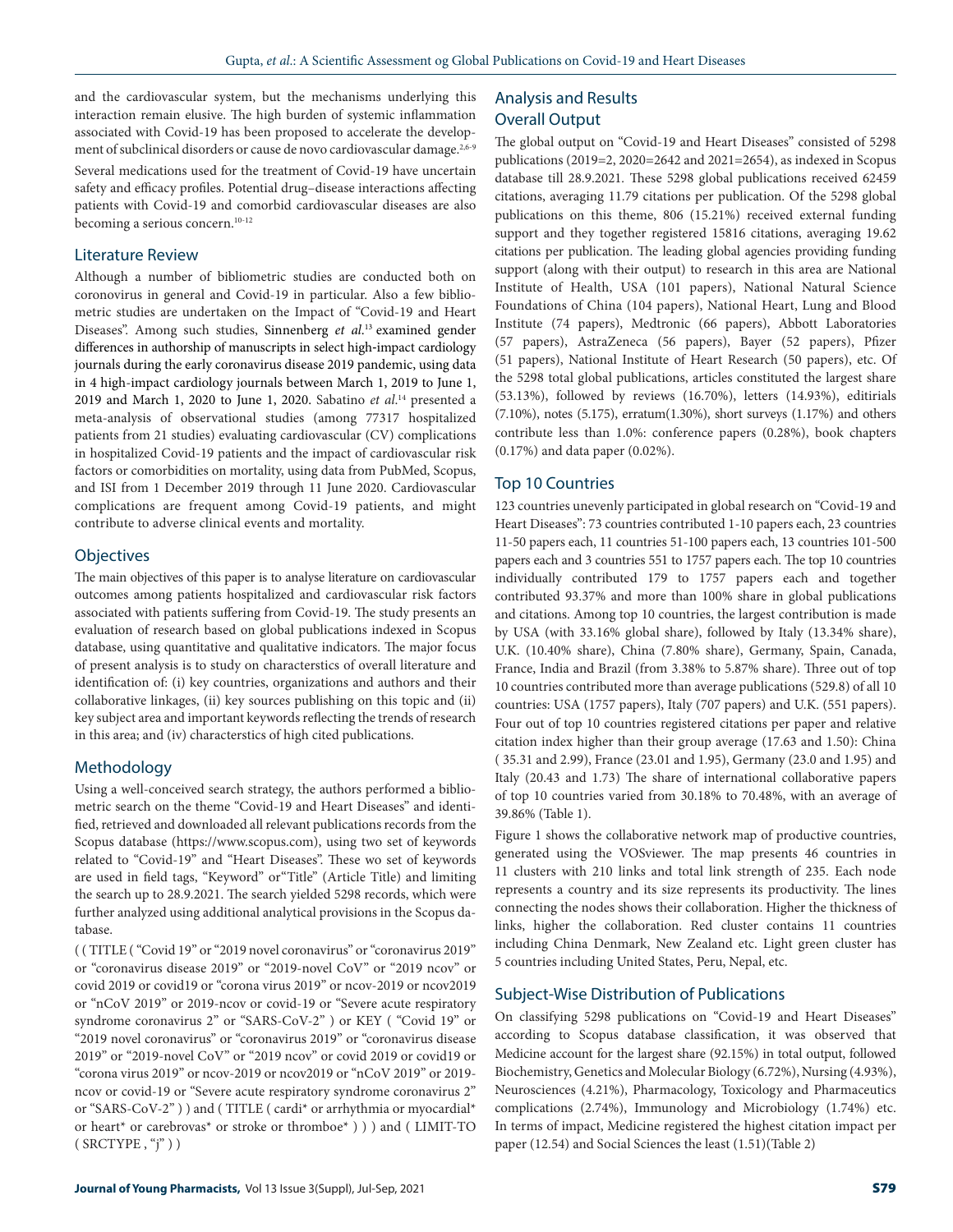| <b>S. No.</b>  | <b>Country</b> | <b>TP</b> | <b>TC</b> | <b>CPP</b> | h-Index | <b>ICP</b> | %ICP  | <b>RCI</b> | %TP   |  |
|----------------|----------------|-----------|-----------|------------|---------|------------|-------|------------|-------|--|
| $\mathbf{1}$   | <b>USA</b>     | 1757      | 26283     | 14.96      | 71      | 603        | 34.32 | 1.27       | 33.16 |  |
| $\overline{2}$ | Italy          | 707       | 14447     | 20.43      | 50      | 259        | 36.63 | 1.73       | 13.34 |  |
| $\mathfrak{Z}$ | U.K.           | 551       | 7656      | 13.89      | 37      | 284        | 51.54 | 1.18       | 10.40 |  |
| $\overline{4}$ | China          | 413       | 14582     | 35.31      | 44      | 141        | 34.14 | 2.99       | 7.80  |  |
| 5 <sup>5</sup> | Germany        | 311       | 7152      | 23.00      | 31      | 142        | 45.66 | 1.95       | 5.87  |  |
| 6              | Spain          | 302       | 4232      | 14.01      | 28      | 118        | 39.07 | 1.19       | 5.70  |  |
| $\overline{7}$ | Canada         | 271       | 4270      | 15.76      | 26      | 191        | 70.48 | 1.34       | 5.12  |  |
| 8              | France         | 234       | 5384      | 23.01      | 30      | 97         | 41.45 | 1.95       | 4.42  |  |
| 9              | India          | 222       | 1245      | 5.61       | 16      | 67         | 30.18 | 0.48       | 4.19  |  |
| 10             | Brazil         | 179       | 1987      | 11.10      | 15      | 70         | 39.11 | 0.94       | 3.38  |  |
|                | Total          | 4947      | 87238     | 17.63      | 348     | 1972       | 39.86 | 1.50       | 93.37 |  |
|                | Global Total   | 5298      | 62459     |            |         |            |       |            |       |  |

|  | Table 1: Profile of Top 10 Countries in Global Output in "Covid-19 and Heart Diseases." |
|--|-----------------------------------------------------------------------------------------|
|  |                                                                                         |

TP=Total papers; TC=Total citations; CPP=Citations per paper; ICP=International collaborative papers



**Figure 1:** Coauthorship collaborative network of countries.

|                | S.No Name of the Subject                     | <b>TP</b> | TC.   | <b>CPP</b> |
|----------------|----------------------------------------------|-----------|-------|------------|
| $\mathbf{1}$   | Medicine                                     | 4882      | 61242 | 12.54      |
| $\overline{2}$ | Biochemistry, Genetics and Molecular Biology | 356       | 4431  | 12.45      |
| 3              | Nursing                                      | 261       | 3157  | 12.10      |
| $\overline{4}$ | Neurosciences                                | 223       | 2268  | 10.17      |
| 5              | Pharmacology, Toxicology and Pharmaceutics   | 145       | 752   | 5.19       |
| 6              | Immunology and Immunology                    | 92        | 775   | 8.42       |
| 7              | Social Sciences                              | 49        | 74    | 1.51       |
| 8              | Computer Science                             | 48        | 227   | 4.73       |
| 9              | Engineering                                  | 48        | 338   | 7.04       |
| 10             | Environmental Science                        | 31        | 79    | 2.55       |
|                | Global Total                                 | 5298      |       |            |

#### **Table 2: Subject-Wise Distribution of Papers.**

TP=Total papers; TC=Total citations; CPP=Citations per paper

#### Significant Keywords

The 48 significant keywords (with frequency of appearance varying from 171 to 4799) have been identified from the literature, which throw light on the trends of research on his theme. The largest frequency of occurrence (237) of keywords related to the main topic "Covid-19 and Heart Diseases" were "Cardiovascular Disease"(1176), "Heart Failure" (802), "Hypertension" (664), "Cerebrovascular Accidents" (659), "Stroke" (608), "Mycarditis" (511), "Heart Arrhytthrmia"(464), etc. (Table 3)

A visualization map of co-occurences of keywords are presented in Figure 2, where keywords have been presented in different clusters represented by various colours. Related keywords are found in the same cluster.

#### Profile of Top 25 Organizations

In all 1761 organizations participated unevenly in global research on "Covid-19 and Heart Diseases": 776 organizations contributed 1-5 paper each, 443 organizations 6-10 papers each, 376 organizations 11-20 papers each, 84 organizations 21-30 papers each, 55 organizations 31-50 papers each, 25 organizations 51-100 papers each and 2 organizations 131-178 papers each.

The top 25 organization individually contributed 53 to 178 papers and together contributed 34.03% (1803 papers) share and 90.11% (56281 citations) share respectively in global publications and citations. On further analysis, it was observed that: (i) Eleven organizations contributed papers higher than their group average (72.12) and (ii) Thirteen organizations registered citation per paper and relative citation index above their group average (31.22 and 2.65). Table 3 lists the top 10 most productive and 10 most impactful organizations (Table 4).

#### Profile of Top 25 Authors

2499 authors participated unevenly in global research on "Covid-19 and Heart Diseases": 2314 authors contributed 1-5 papers each, 151 authors 6-10 papers each, 32 authors 11-20 papers each, 2 authors 21-23 papers each. The top 25 authors individually contributed 11 to 23 papers each and together contributed 6.17% (327) and 16.88% (10541) shares in global publications and citations. On further analysis, it was observed that: (i) Five authors contributed papers higher than their group average (13.08) and (ii) Two authors registered citation per paper and relative citation index above their group average (32.24 and 2,73). Table 5 lists the top 10 most productive and 10 most impactful authors (Table 5). A network visualization map of top 25 authors in shown in Figure 3.

#### Profile of Top 25 Journals

Of the 5298 publications, 5270 are published in journals, 13 in conference proceedings, 4 each as book series, books and in trade journal. The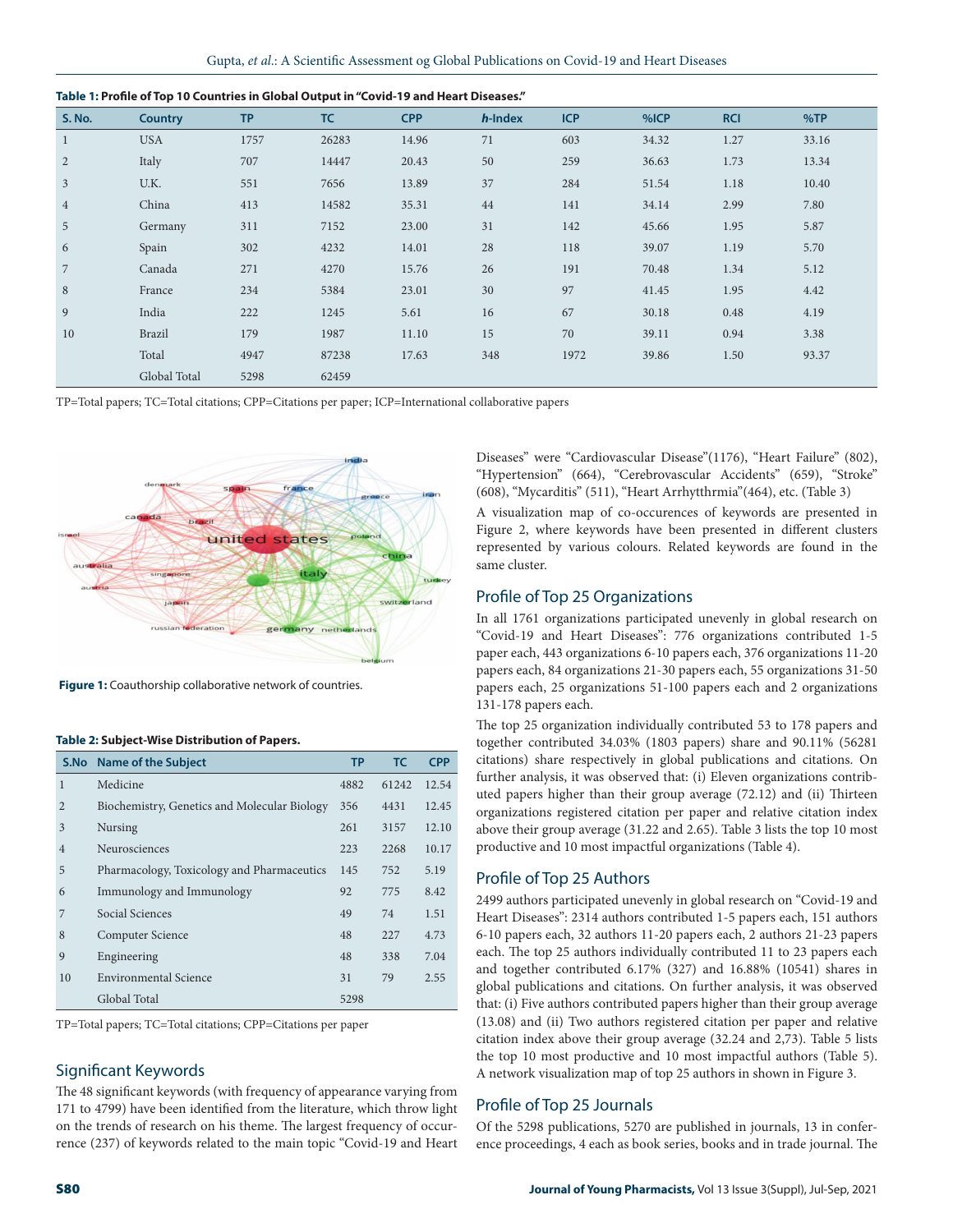| S.No.          | <b>Name of the Keyword</b>   | <b>Frequency</b> | S.No | <b>Name of the Keyword</b>             | <b>Frequency</b> | S.No | <b>Name of the Keyword</b>           | <b>Frequency</b> |
|----------------|------------------------------|------------------|------|----------------------------------------|------------------|------|--------------------------------------|------------------|
| $\mathbf{1}$   | Covid-19                     | 4799             | 18   | <b>Heart Disease</b>                   | 358              | 35   | Mycardial Infarction                 | 230              |
| $\overline{2}$ | Pandemic                     | 2614             | 19   | Brain Ischemia                         | 352              | 36   | Thromboembolism                      | 230              |
| $\mathfrak{Z}$ | Virus Pneumonia              | 1523             | 20   | Lung Embolism                          | 349              | 37   | Computed Tomography<br>Angiography   | 212              |
| $\overline{4}$ | Cardiovascular Disease       | 1176             | 21   | Dyspnea                                | 336              | 38   | Heparin                              | 208              |
| 5              | Heart Failure                | 802              | 22   | <b>Heart Infarction</b>                | 335              | 39   | Coronary Angiography                 | 198              |
| 6              | Hypertension                 | 664              | 23   | Venous Thrombrembolism                 | 332              | 40   | <b>Heart Arrest</b>                  | 194              |
| 7              | Cerebrovascular<br>Accidents | 659              | 24   | Electrocardiography                    | 305              | 41   | <b>Heart Surgies</b>                 | 193              |
| $\,8\,$        | Virology                     | 629              | 25   | Acute Coronary Syndrome                | 304              | 42   | Ischemic Stroke                      | 193              |
| 9              | Stroke                       | 608              | 26   | Cardiovascular Risk                    | 298              | 43   | <b>NMR</b> Imaging                   | 188              |
| 10             | Cormorobidity                | 595              | 27   | Anticoagulanr Agents                   | 278              | 44   | Cytikine Storm                       | 184              |
| 11             | Myocarditis                  | 511              | 28   | Coronary Artery Disease                | 278              | 45   | Cardiovascular Magnetic<br>Resonance | 174              |
| 12             | Heart Arrhythrmia            | 464              | 29   | Atrial Fibrillation                    | 264              | 46   | Renin Angiotensin<br>Aldosterone     | 174              |
| 13             | D.Dimer                      | 450              | 30   | <b>Biological Markers</b>              | 255              | 47   | Cardiogenic Shock                    | 172              |
| 14             | Hydroocycholoroquine         | 405              | 31   | Percutaneous Coronary<br>Interventions | 253              | 48   | Deep Vein Thrombosis                 | 171              |
| 15             | Diabetes Mellitus            | 396              | 32   | Thrombosis                             | 246              |      |                                      |                  |
| 16             | Heart Muscle Injury          | 383              | 33   | Resuscitation                          | 244              |      |                                      |                  |
| 17             | Diagnostic Images            | 363              | 34   | Heart Injury                           | 234              |      |                                      |                  |

**Table 3: List of Significant Keywords appearing in Literature on "Covid-19 and Heart Diseases."**



**Figure 2:** Network visualization map of co-occurrence of keywords.

5270 articles are published in 642 journals: 357 journals published 1-5 papers each, 194 journals 6-10 papers each, 62 journals 11-20 papers each, 23 journals 21-50 papers each, and 6 journals 51-85 papers each. The top 25 journals individually published 33 to 85 papers each and together published 22.92% share (1208 papers) in global output. The top 8 most productive journals are: *Arquivos Brasleiro De Cardiologia* (48 papers). The top 8 most impactful journals in terms of citations per paper are: *JAMA Cardiology* (154.23), *Journal of the American College of Cardiology* (54.99), *Circulation* (43.54), *Cardiovascular Research* (34.15), *European Heart Journal* (28.22), *Stroke* (25.45), *Journal of Thrombosi and Thrombolysis* (17.31) and *Heart* (13.1).

#### High-Cited Papers

Out of 5298 global publications on "Covid-19 and Heart Diseases", only 110 (2.08%) publications (assumed as highly cited here) received 100 to 1728 citations since their publication and together received 34332 citations, averaging 312.11 citations per paper. Amongst 110 high-cited publications, 56 papers received 100 to 195 citations, 24 papers 201-299 citations, 11 papers 311 to 479 citations, 15 papers 505 to 996 citations and 4 papers 1221 to 1728 citations.

Among 110 high-cited papers, the largest number of contribution (46 papers) comes from USA, followed by China and Italy (27 papers each), U.K. (13 papers), Germany and France (9 papers each), Netherland and Spain (6 papers each), Greece (4 papers), Austria and Switzerland (3 papers each), Australia, India and Poland (2 papers each), etc.

These 110 high-cited papers (65 articles, 20 reviews, 11 letters, 10 notes, 2 each as editorials and notes) consist of 14 non-collaborative papers and 96 collaborative papers (73 national collaborative and 23 international collaborative)

Among 110 high-cited papers, the largest institutional contribution (10 papers) comes from Huazhong University of Science and Technology, China, followed by Tongji Medical College, China (9 papers), Harvard Medical School, USA. Brigham and Women's Hospital, USA and University of Pennsylvania, USA (7 papers each), INSERM, France (5 papers), Baylor College of Medicine, USA , Massachusetts General Hospital, USA and Universitat degli studi di Milano, Ita;y (4 papers each), etc.

The 110 high- cited publications on "Covid-19 and Heart Diseases" are published in 69 journals, with 9 papers in *JAMA Cardiology*, 8 papers in *Circulation*, 6 papers in *New England Journal of Medicine*, 5 papers in *Stroke*, 4 papers in *Journal of the American College of Cardiology*, 2 papers each in 7 journals each and 1 paper each in other journals.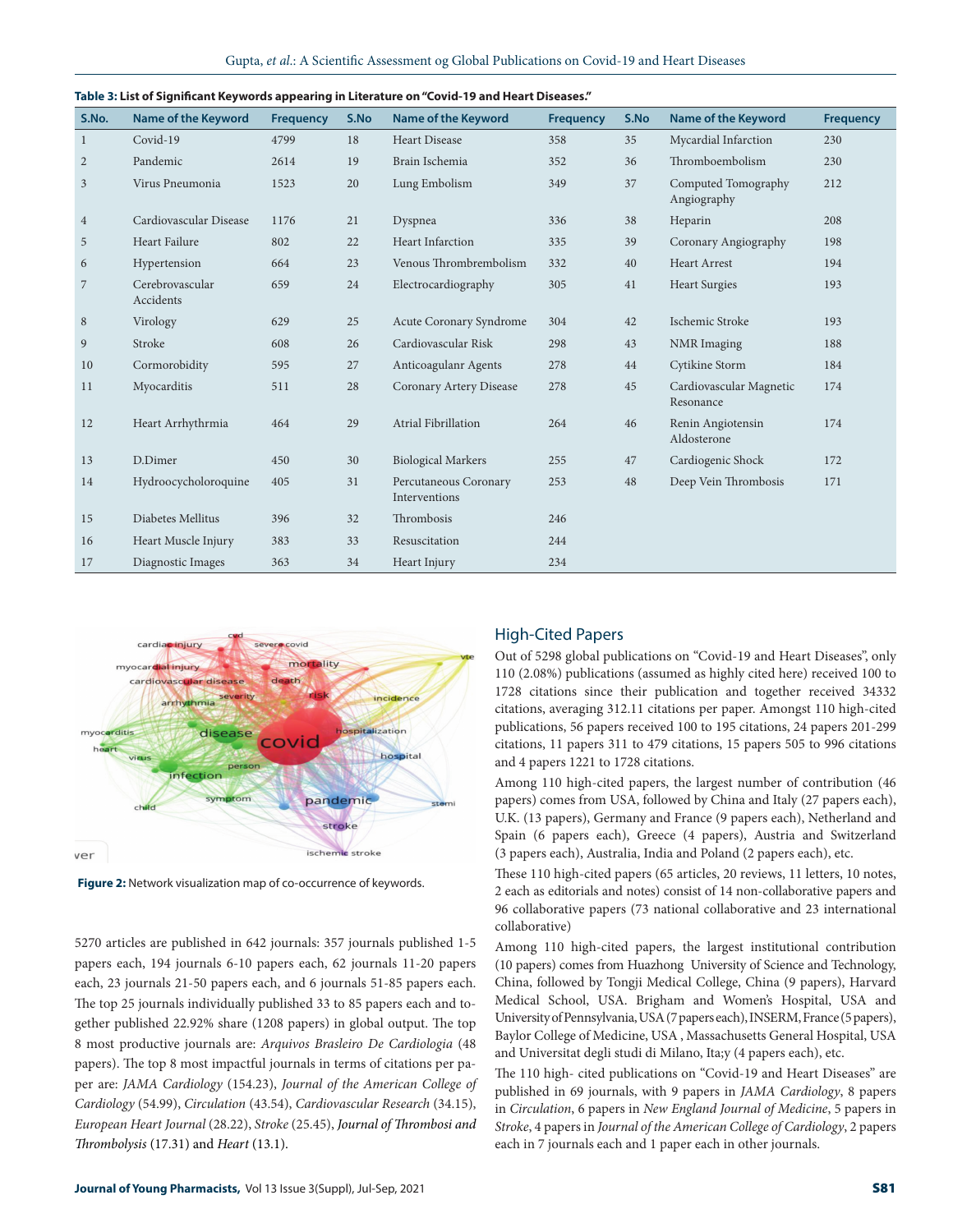| S.No                                        | Name of the organization                            | <b>TP</b> | <b>TC</b> | <b>CPP</b> | HI. | <b>ICP</b> | %ICP  | <b>RCI</b> |  |  |  |
|---------------------------------------------|-----------------------------------------------------|-----------|-----------|------------|-----|------------|-------|------------|--|--|--|
| <b>Top 10 Most Productive Organizations</b> |                                                     |           |           |            |     |            |       |            |  |  |  |
| 1                                           | Harvard Medical School, USA                         | 178       | 5065      | 28.46      | 28  | 89         | 50.00 | 2.41       |  |  |  |
| 2                                           | Brigham and Women's Hospital, USA                   | 92        | 4847      | 52.68      | 26  | 64         | 69.57 | 4.47       |  |  |  |
| 3                                           | Massachsetts General Hospital, USA                  | 92        | 3465      | 37.66      | 20  | 42         | 45.65 | 3.19       |  |  |  |
| $\overline{4}$                              | <b>INSERM, France</b>                               | 88        | 1681      | 19.10      | 19  | 29         | 32.95 | 1.62       |  |  |  |
| 5                                           | Mayo Clinic, USA                                    | 83        | 932       | 11.23      | 16  | 38         | 45.78 | 0.95       |  |  |  |
| 6                                           | Icahn School of Medicine at Mount Sinai, USA        | 82        | 3416      | 41.66      | 20  | 33         | 40.24 | 3.53       |  |  |  |
| 7                                           | Clevland Clinical Foundation, USA                   | 80        | 1005      | 12.56      | 17  | 42         | 52.50 | 1.07       |  |  |  |
| 8                                           | University of Pennsylvania, USA                     | 77        | 2787      | 36.19      | 20  | 38         | 49.35 | 3.07       |  |  |  |
| 9                                           | Columbia University Irving Medical Center, USA      |           | 1466      | 19.81      | 22  | 21         | 28.38 | 1.68       |  |  |  |
| 10                                          | Universita degli studi di Milano, Italy             |           | 1806      | 24.74      | 17  | 33         | 45.21 | 2.10       |  |  |  |
|                                             | <b>Top 10 Most Impactful Organizations</b>          |           |           |            |     |            |       |            |  |  |  |
| 1                                           | New York Presbyterian Hospital, USA                 | 47        | 5712      | 121.53     | 15  | 26         | 55.32 | 10.31      |  |  |  |
| 2                                           | Tongji Medical College, China                       | 60        | 3939      | 65.65      | 20  | 24         | 40.00 | 5.57       |  |  |  |
| $\mathfrak{Z}$                              | Huazong University of Science and Technology, China | 68        | 4448      | 65.41      | 21  | 30         | 44.12 | 5.55       |  |  |  |
| $\overline{4}$                              | Brigham and Women's Hospital, USA                   | 92        | 4847      | 52.68      | 26  | 64         | 69.57 | 4.47       |  |  |  |
| 5                                           | Icahn School of Medicine at Mount Sinai, USA        | 82        | 3416      | 41.66      | 20  | 33         | 40.24 | 3.53       |  |  |  |
| 6                                           | AP-HP Assistance Publique-Hopitaux de Paris, France | 61        | 2360      | 38.69      | 14  | 26         | 42.62 | 3.28       |  |  |  |
| 7                                           | Massachsetts General Hospital, USA                  | 92        | 3465      | 37.66      | 20  | 42         | 45.65 | 3.19       |  |  |  |
| 8                                           | University of Pennsylvania, USA                     | 77        | 2787      | 36.19      | 20  | 38         | 49.35 | 3.07       |  |  |  |
| 9                                           | University of Michigan, Ann Arbor, USA              | 54        | 1930      | 35.74      | 15  | 29         | 53.70 | 3.03       |  |  |  |
| 10                                          | Imperial College London, USA                        | 65        | 2101      | 32.32      | 16  | 34         | 52.31 | 2.74       |  |  |  |

#### **Table 4: Profile of Top 10 Most Productive and 10 Most Impactful Organizations on "Covid-19 and Heart Diseases."**

TP=Total papers; TC=Total citations; CPP=Citations per paper; ICP=International collaborative papers; RCI=Relative citation index

#### **Table 5: Profile of Top 10 Most Productive and 10 Most Impactful Authors on "Covid-19 and Heart Diseases".**

| S.No.                                 | Name of the author | <b>Affiliation of the author</b>                               | <b>TP</b> | <b>TC</b> | <b>CPP</b> | HI             | <b>ICP</b>     | %ICP  | <b>RCI</b> |  |  |
|---------------------------------------|--------------------|----------------------------------------------------------------|-----------|-----------|------------|----------------|----------------|-------|------------|--|--|
| <b>Top 10 Most Productive Authors</b> |                    |                                                                |           |           |            |                |                |       |            |  |  |
| $\mathbf{1}$                          | M.Metra            | Universita degli studi di Brescia, Italy                       | 23        | 2002      | 87.04      | 11             | 10             | 43.48 | 7.38       |  |  |
| $\overline{2}$                        | A.Harky            | Liverpool Heart and Chest Hospital, U.K.                       | 22        | 215       | 9.77       | 7              | 1              | 4.55  | 0.83       |  |  |
| 3                                     | M.K.Chung          | Cleveland Clinic Foundation, USA                               | 15        | 306       | 20.40      | 7              | 12             | 80.00 | 1.73       |  |  |
| $\overline{4}$                        | A.M.Russo          | Rowan University, Cooper Medical School, USA                   | 14        | 289       | 20.64      | 8              | 13             | 92.86 | 1.75       |  |  |
| 5                                     | S.Valente          | Azienda Ospedaliera Universitaria Senese, Italy                | 14        | 33        | 2.36       | 3              | 2              | 14.29 | 0.20       |  |  |
| 6                                     | C.J.Lavie          | Ochsner Heart and Vasular Institute, USA                       | 13        | 466       | 35.85      | 6              | 6              | 46.15 | 3.04       |  |  |
| 7                                     | E.Mahmud           | University of California, San Diego, USA                       | 13        | 295       | 22.69      | 8              | 6              | 46.15 | 1.92       |  |  |
| 8                                     | L.Roncon           | Ospedale Santa Maria della Misericordia, Italy                 | 13        | 27        | 2.08       | $\overline{3}$ | 1              | 7.69  | 0.18       |  |  |
| 9                                     | S.Yaghi            | NYU Langone Health, USA                                        | 13        | 451       | 34.69      | 9              | 5              | 38.46 | 2.94       |  |  |
| 10                                    | E.Baldi            | Universita degli studi di Pavia, Italy                         | 12        | 377       | 31.42      | 5              | $\overline{3}$ | 25.00 | 2.66       |  |  |
|                                       |                    | <b>Top 10 Most Impactfu; Authors</b>                           |           |           |            |                |                |       |            |  |  |
| $\mathbf{1}$                          | G.Y.H. Lip         | University of Liverpool, U.K.                                  | 12        | 1376      | 114.67     | 5              | 12             | 100   | 9.73       |  |  |
| $\overline{2}$                        | A,J.Kirtane        | Columbia University Irvine Medical Center, USA                 | 12        | 1316      | 109.67     | 8              | 3              | 25    | 9.3        |  |  |
| 3                                     | M.Metra            | Universita degli studi di Brescia, Italy                       | 23        | 2002      | 87.04      | 11             | 10             | 43.48 | 7.38       |  |  |
| $\overline{4}$                        | F.Crea             | Universits Cattolica del Sacro Cuore, Campus di<br>Toma, Italy | 11        | 814       | 74         | $\overline{4}$ | 2              | 18.18 | 6.28       |  |  |
| 5                                     | M.R.Mehra          | Brigham and Women's Hospital, USA                              | 12        | 763       | 63.58      | 7              | $\overline{4}$ | 33.33 | 5.39       |  |  |
| 6                                     | M.Senni            | Papa Giovanni XX111 Hospital, italy                            | 12        | 457       | 38.08      | 7              | $\overline{4}$ | 33.33 | 3.23       |  |  |
| 7                                     | C.J.Lavie          | Ochsner Heart and Vasular Institute, USA                       | 13        | 466       | 35.85      | 6              | 6              | 46.15 | 3.04       |  |  |
| 8                                     | S.Yaghi            | NYU Langone Health, USA                                        | 13        | 451       | 34.69      | 9              | 5              | 38.46 | 2.94       |  |  |
| 9                                     | E.Baldi            | Universita degli studi di Pavia, Italy                         | 12        | 377       | 31.42      | 5              | 3              | 25    | 2.66       |  |  |
| 10                                    | E.Mahmud           | University of California, San Diego, USA                       | 13        | 295       | 22.69      | 8              | 6              | 46.15 | 1.92       |  |  |

TP=Total papers; TC=Total citations; CPP=Citations per paper; ICP=International collaborative papers; RCI=Relative citation index